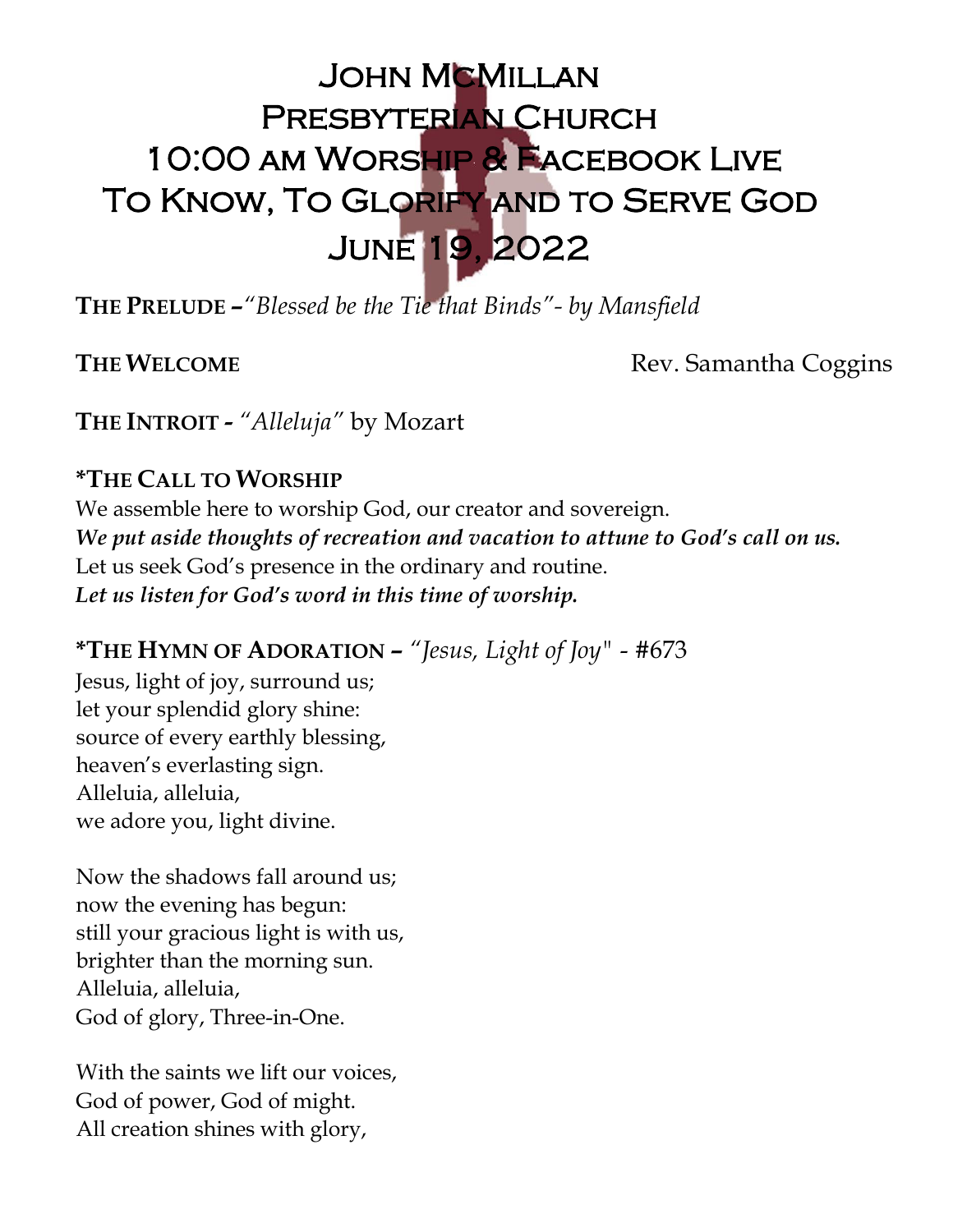singing praises day and night: alleluia, alleluia, holy, holy, holy light.

## **THE CALL TO CONFESSION** *(please be seated)*

## **THE PRAYER OF CONFESSION**

God of Grace, we have harmed your children whom you love. Because we do not understand them, we segregate them, we reject them, we demonize them, and we hurt them. Forgive us, in your infinite love, and teach us to welcome all of your children until our hospitality is as wide as your mercy. Help us to understand others as we wish to be understood. Guide us to love one another as you love us.

## **THE SILENT CONFESSION**

#### **THE ASSURANCE OF FORGIVENESS**

This is the truth: You are not the labels others place on you. You are more than the boxes you check. You are not the side of the aisle on which you stand, for all of you are one in Christ Jesus. You belong to Christ, and Christ alone. Believe the good news of the gospel: *In Jesus Christ we are forgiven.*

#### **\*THE GLORIA PATRI #581**

Glory be to the Father, and to the Son, and to the Holy Ghost; as it was in the beginning, is now, and ever shall be, world without end. Amen, Amen.

# **THE COMMISSIONING OF YOUTH MISSION TEAM & VBS TEAM**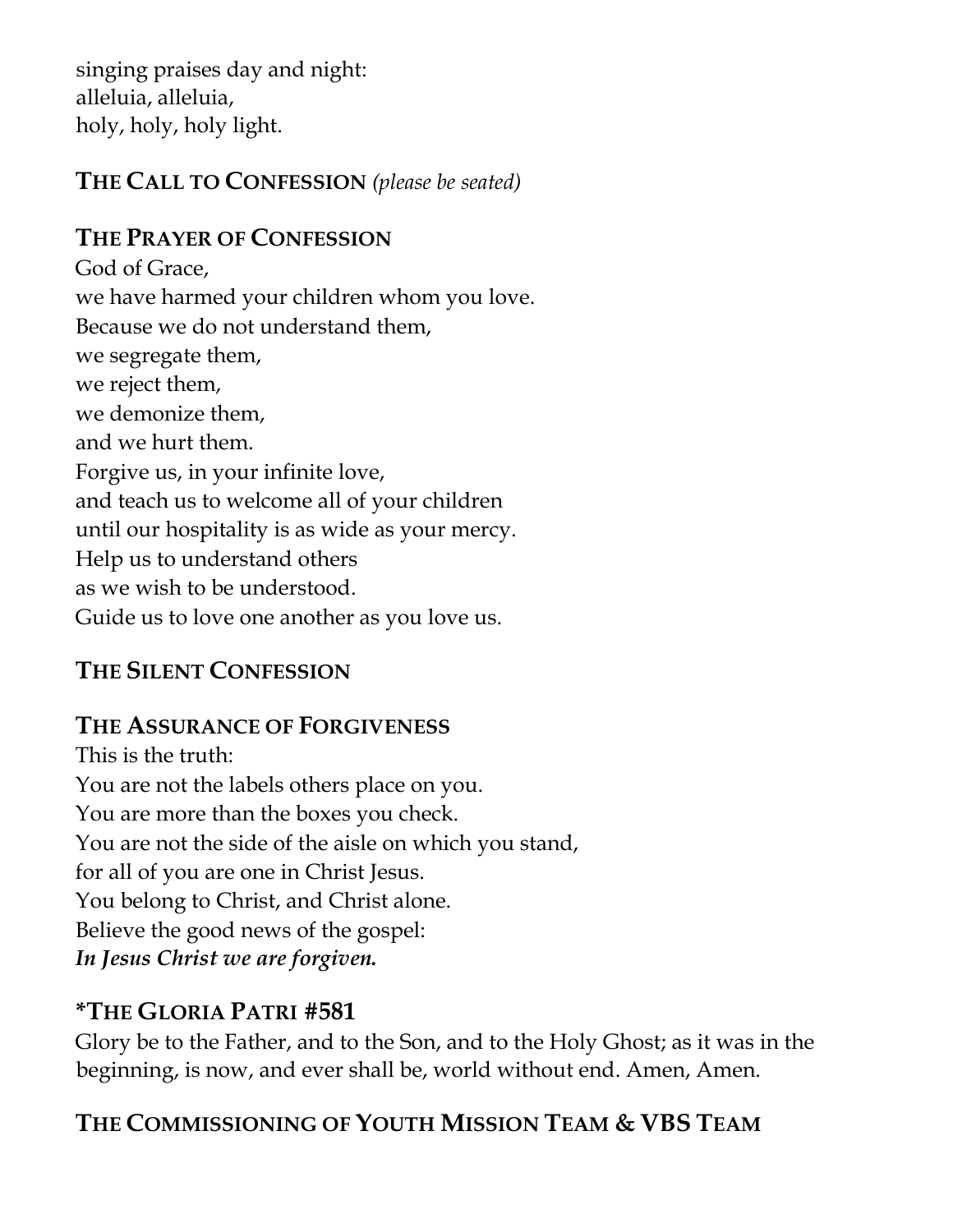#### **THE PRAYERS OF THE PEOPLE AND LORD'S PRAYER** *(please be seated)*

Our Father, who art in heaven, hallowed be thy name. Thy kingdom come, thy will be done, on earth as it is in heaven. Give us this day our daily bread; and forgive us our debts, as we forgive our debtors; and lead us not into temptation, but deliver us from evil. For thine is the kingdom, and the power and the glory, forever. Amen.

**THE SPECIAL MUSIC** *"Offertoire"* – by DonJon Marielle Brown, Flute

#### **THE SCRIPTURE AND MESSAGE Rev. Jeff Tindall**

Mark 10: 13-16 Keeping a Promise

## **\*THE HYMN OF REFLECTION–** *"Standing on the Promises"* #838

Standing on the promises of Christ my king, through eternal ages let his praises ring; glory in the highest, I will shout and sing, standing on the promises of God.

*Refrain:* Standing, standing, standing on the promises of God my Savior; standing, standing, I'm standing on the promises of God.

Standing on the promises that cannot fail, when the howling storms of doubt and fear assail, by the living Word of God I shall prevail, standing on the promises of God. *(Refrain)*

Standing on the promises of Christ the Lord, bound to him eternally by love's strong cord, overcoming daily with the Spirit's sword, standing on the promises of God. *(Refrain)*

Standing on the promises I cannot fall, listening every moment to the Spirit's call, resting in my Savior as my all in all, standing on the promises of God. *(Refrain)*